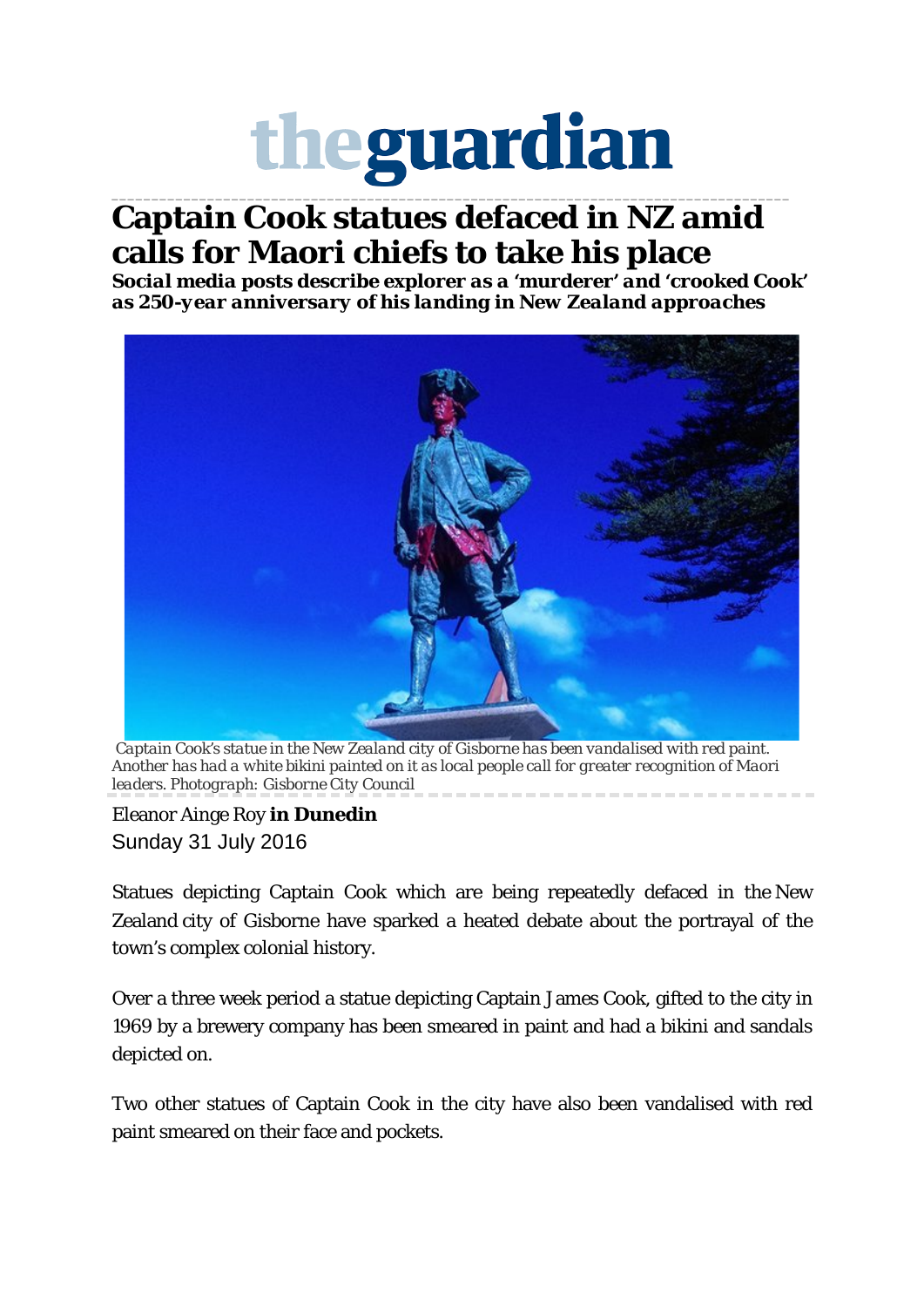With the 250th anniversary of Cook's landing in New Zealand only three years away tensions are high in the city, 350km south east of Auckland. Many residents have taken to social media to express their opinions in which Cook is described as a "murderer" and "crooked Cook". Other posts call for one of the statues to be pulled down, saying it is insulting to local Maori.

Cook and the crew of the Endeavour landed in Gisborne's Poverty Bay in 1769 and the first significant meetings of Europeans and Maori took place nearby.

Nick Tupara, spokesman for the Ngati Oneone tribe, said, according to historical records, Cook's crew shot nine Maori men of his tribe, including Tupara's ancestors. Six of the men are believed to have died.

Even though there is some contention as to whether the first statue is an accurate representation of Cook, Tupara says the English explorer is a undeniable part of Gisborne's "story". He has urged the community to embark on a calm and measured discussion of their history, instead of carrying out "wasteful" acts of vandalism.

One statue of Cook in Gisborne had a white bikini painted on it. Photograph: Josh Wharehinga

"We are part of Cook's lineage, that is a fact, and defacing our city is a poor method of showing dissension with our past." he said.

Tupara said Cook and the Endeavour's legacy were evident all over Gisborne, with street names, parks and public places named after the man and his ship. However public references or memorials to historical Maori leaders were lacking, and Tupara said this inequality should be addressed: "It is clear from the recent vandalism and heated social media discussion that historical wounds run deep and there is more healing that needs to happen – and I do think there should be more balance in the portrayal of our history."

One suggestion which appears to have strong support is to replace the statue of Cook with the Maori leader of Ngati Oneone from the time of Cook's landing – Rakaiatane. Another suggestion is to have the two statues placed side-by-side.

Gisborne mayor, Meng Foon, said they had no leads on who was responsible for the vandalism, but the council would be meeting with Ngati Oneone to discuss the growing tension.